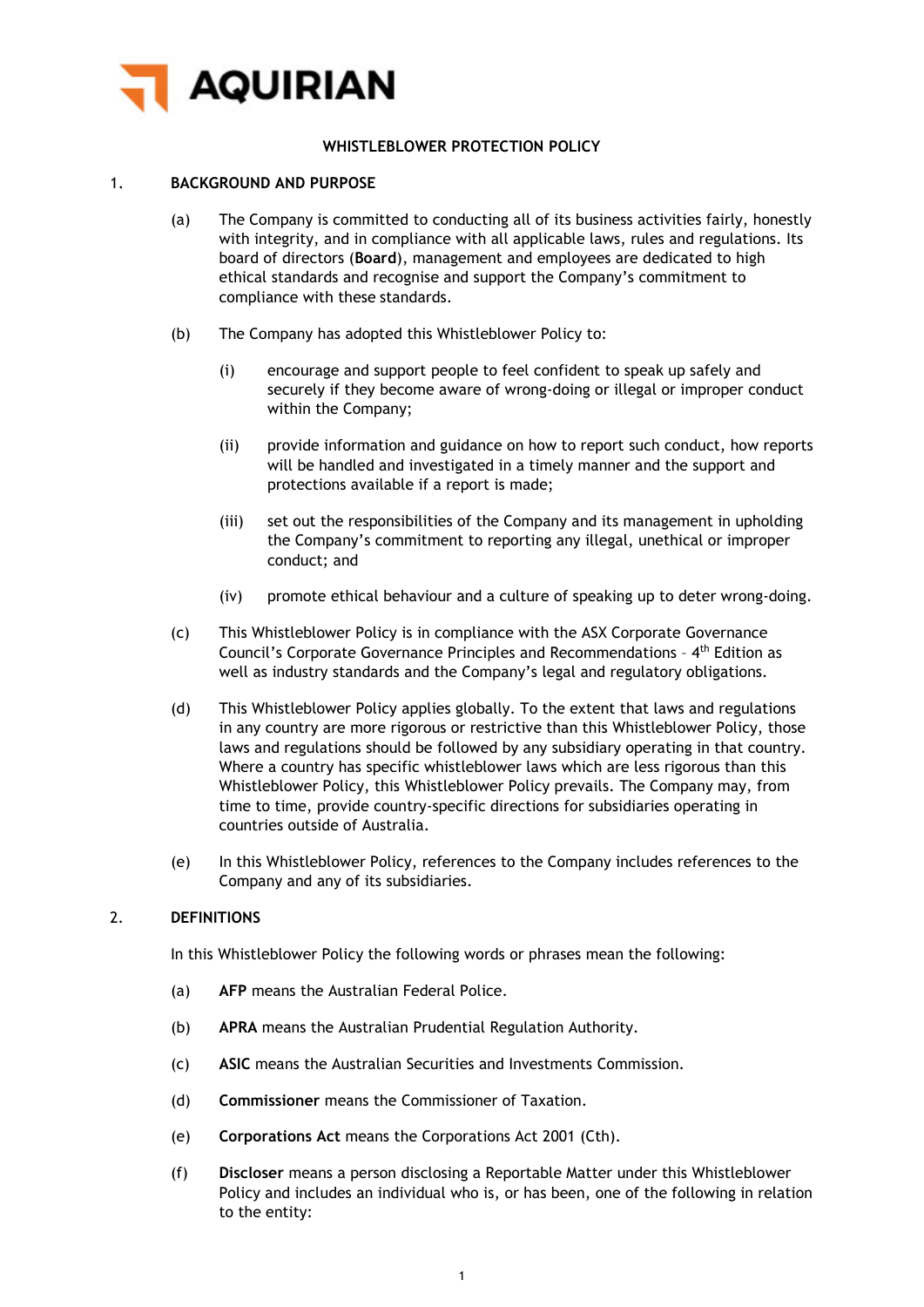

- (i) an officer or employee of the Company (and includes current and former employees who are permanent, part-time, fixed term or temporary, interns, secondees, managers and directors);
- (ii) a supplier of services or goods to the entity (whether paid or unpaid), including their employees (and includes current and former contractors, consultants, service providers and business partners);
- (iii) an associate of the Company,

or a relative or dependant of one of the above (or of their spouse).

- (g) **Personnel** means all persons (whether authorised or unauthorised) acting on behalf of the Company at all levels, including officers, directors, temporary staff, contractors, consultants and employees of the Company, as the context requires.
- (h) **Recipient** has the meaning set out in clause [6.2\(a\).](#page-3-0)
- (i) **Reportable Matter** has the meaning set out in clause [6.1.](#page-2-0)
- (j) **Taxation Act** means the Taxation Administration Act 1953 (Cth).

### 3. **WHO THE WHISTLEBLOWER POLICY APPLIES TO**

- (a) The Company requires all Personnel to comply with this Whistleblower Policy and any applicable whistleblower laws and regulations, including the provisions under the Corporations Act and Taxation Act.
- (b) The Whistleblower Policy applies to all Disclosers of Reportable Matters. However, additional disclosures may be protected under other legislation.

#### 4. **RESPONSIBILITY FOR COMPLIANCE AND TRAINING**

- (a) The Company's Board is responsible for the overall administration of this Whistleblower Policy. The Board will monitor the implementation of this Whistleblower Policy and will review on an ongoing basis its suitability and effectiveness. Internal control systems and procedures will be audited regularly to ensure that they are effective in minimising the risk of non-compliance with this Whistleblower Policy.
- (b) A copy of this Whistleblower Policy will be made available on the Company's website and intranet and in such other ways as will ensure the Whistleblower Policy is available to those wishing to use it.
- (c) All Personnel are required to understand and comply with this Whistleblower Policy and to follow the reporting requirements set out in this Whistleblower Policy. To this end, regular and appropriate training on how to comply with this Whistleblower Policy will be provided to all Personnel (including recipients and potential investigators and those with specific responsibility under this Whistleblower Policy) to ensure everyone is aware of their rights and obligations under this Whistleblower Policy and under applicable whistleblower laws. However, it is the responsibility of all Personnel to ensure that they read, understand and comply with this Whistleblower Policy.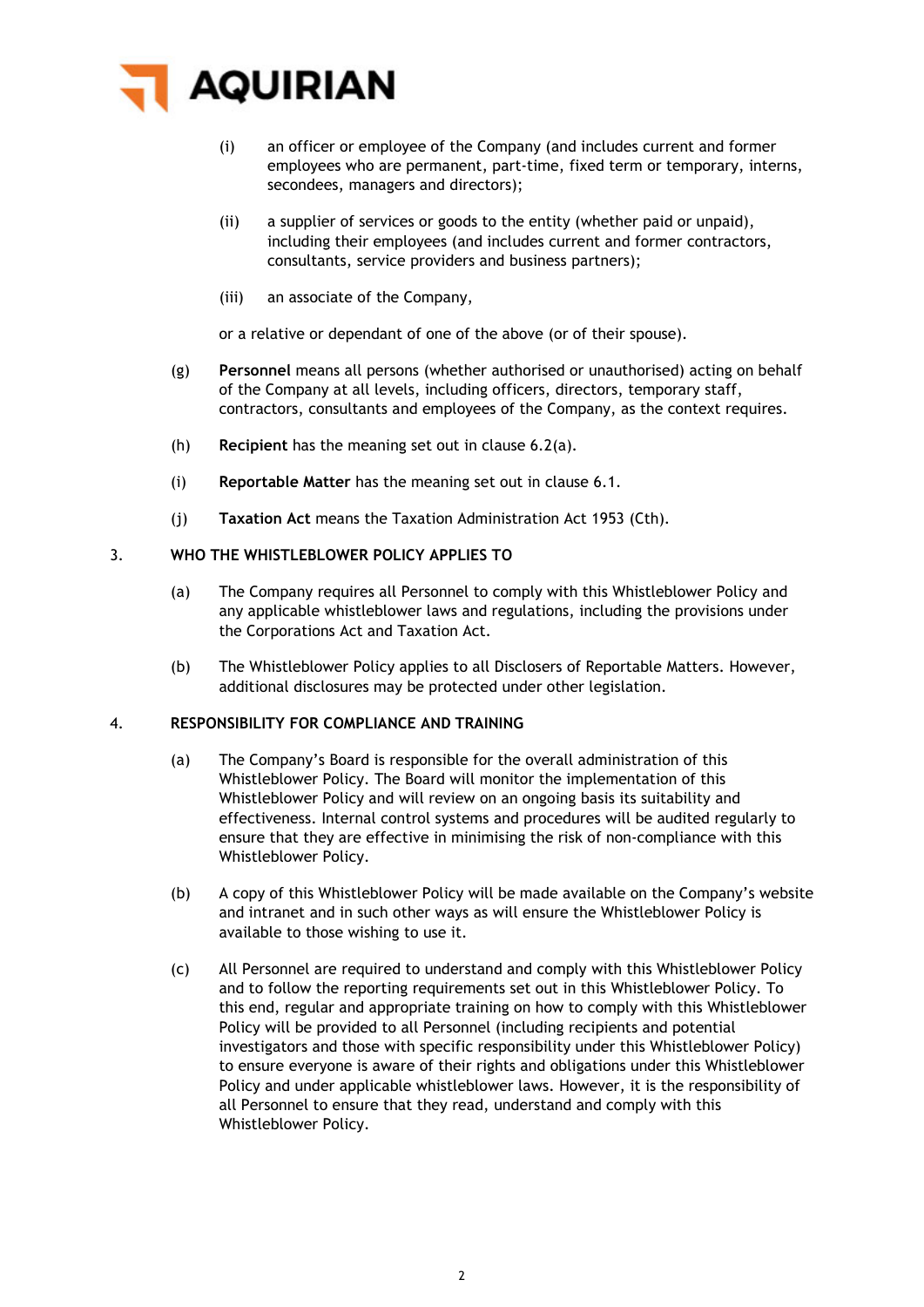

# 5. **CONSEQUENCES OF BREACHING THIS WHISTLEBLOWER POLICY**

- (a) A breach of this Whistleblower Policy may expose Personnel and the Company to damage, including but not limited to criminal and/or civil penalties, substantial fines, loss of business and reputational damage.
- (b) A breach of this Whistleblower Policy by Personnel will be regarded as a serious misconduct, leading to disciplinary action which may include termination of employment.

# 6. **WHISTLEBLOWER POLICY**

#### <span id="page-2-0"></span>6.1 **Reportable Matters**

Personnel are encouraged to speak up and report Reportable Matters under this Whistleblower Policy to a Recipient listed in clause [6.2\(a\).](#page-3-0)

| <b>What are Reportable Matters?</b>                                                                                                                                                                        |                                                                                           |
|------------------------------------------------------------------------------------------------------------------------------------------------------------------------------------------------------------|-------------------------------------------------------------------------------------------|
| Reportable Matters involve any actual<br>or suspected misconduct or an improper<br>state of affairs in relation to the<br>Company or a related body corporate or<br>an officer or employee of the Company. | Reportab<br>a breach<br>indicates<br>financial<br><b>Example</b><br>but are r<br>(a)<br>İ |
| You must have reasonable grounds for<br>reporting such conduct but you should<br>speak up even if you are unsure if<br>something is a Reportable Matter.                                                   |                                                                                           |

Ne Matters may or may not include of law or information that a danger to the public or to the system.

**s** of Reportable Matters include, not limited to, conduct which:

- is dishonest, fraudulent, corrupt or involves bribery or any other activity in breach of the Company's Anti-Bribery and Anti-Corruption Policy;
- (b) is illegal (such as theft, dealing in or use of illicit drugs, violence or threatened violence and criminal damage to property) or involves criminal conduct or other breaches of law or regulatory requirements;
- (c) is unethical or breaches any of the Company's policies, charters or Code of Conduct;
- (d) is potentially harmful or damaging to the Company, an employee or person, such as unsafe work practices, environmental damage or substantial wasting of Company resources;
- (e) may cause financial loss or damage in any way to the Company's reputation or be otherwise detrimental to the Company's interest;
- (f) involves actual or threatened harassment, discrimination,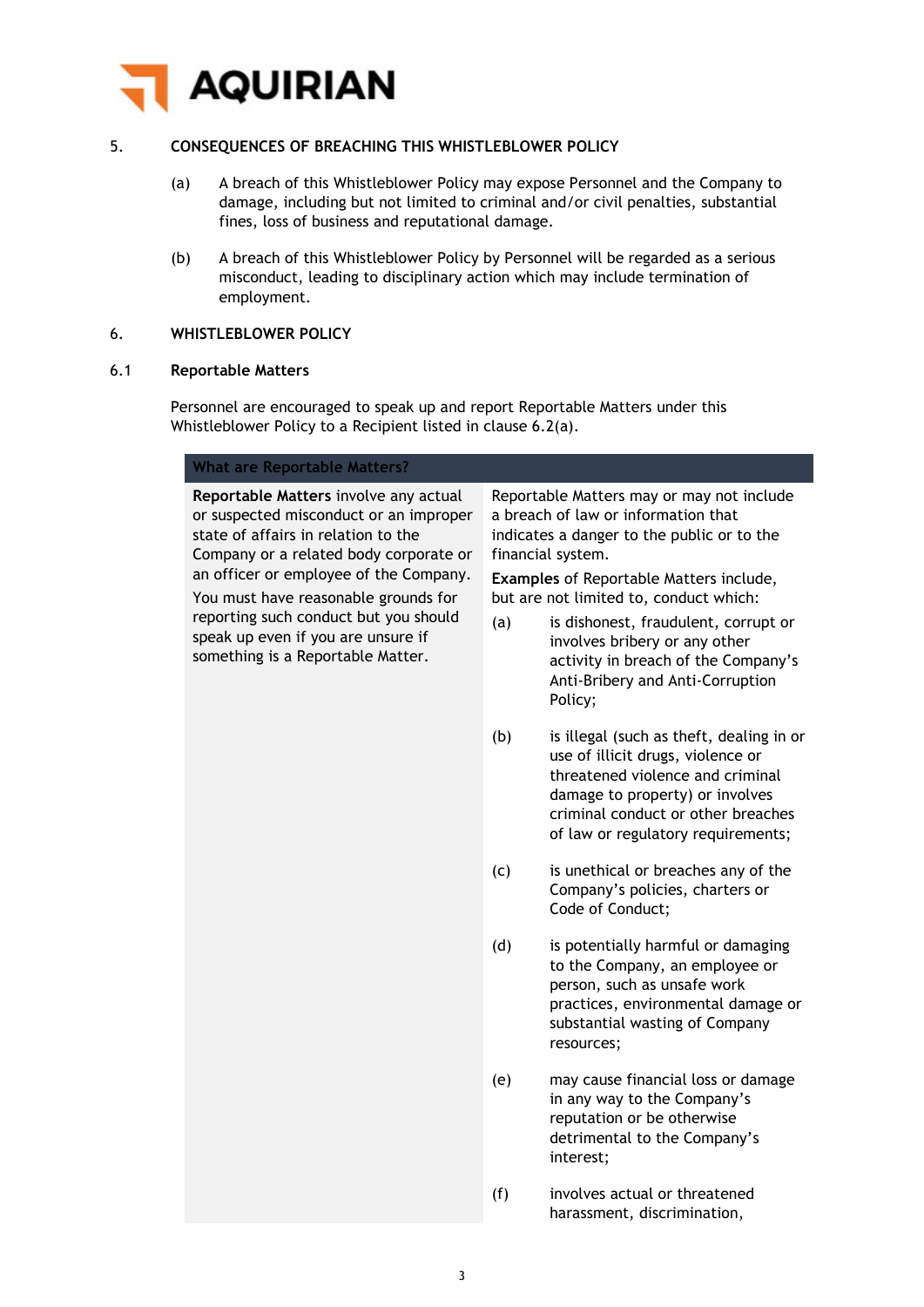# **AQUIRIAN**

Reportable Matters do **not** generally include **personal work-related grievances.**

Personal work-related grievances are those that relate to current or former employment and have, or tend to have, implications for the Discloser personally but do not have any other significant implications for the Company (or any other entity) or do not relate to conduct or alleged conduct, about a Reportable Matter.

Personnel can discuss personal workrelated grievances with the Company Secretary. Alternatively, Personnel may wish to seek legal advice about their rights and protections under employment law and ways to resolve personal work-related grievances.

However, in some cases, these grievances may qualify for legal protection (See [Annexure A\)](#page-9-0).

victimisation or bullying, or any other type of detrimental action (other than disclosures that solely relate to personal work-related grievances as defined in the Corporations Act); or

(g) amounts to an abuse of authority.

**Examples** of personal work-related grievances include:

- (a) an interpersonal conflict between the Discloser and another employee; and
- (b) a decision that does not involve a breach of workplace laws;
- (c) a decision concerning the engagement, transfer or promotion of the Discloser;
- (d) a decision concerning the terms and conditions of engagement of the Discloser; or
- (e) a decision to suspend or terminate the engagement of the Discloser, or otherwise to discipline the Discloser

# <span id="page-3-1"></span><span id="page-3-0"></span>6.2 **Making a Report**

- (a) Who to report to?
	- (i) The Company encourages reports of Reportable Matters to be made to any of the following recipients (as appropriate in the circumstances) (**Recipients**):
		- (A) to the relevant supervisor, senior manager or officer in the Company who makes, or participates in making, decisions that affect the whole, or a substantial part of, the business of the Company, or who has the capacity to affect significantly the Company's financial standing;
		- (B) to the Chairman of the Audit and Risk Committee;
		- (C) any member of the Board; or
		- (D) the Company Secretary.
	- (ii) The contact details of the Recipients can be found on the Company's intranet. Reports can be made by email, telephone, in person.
	- (iii) The Company recognises that there may be issues of sensitivity whereby a Discloser does not feel comfortable to make a report to an internal recipient.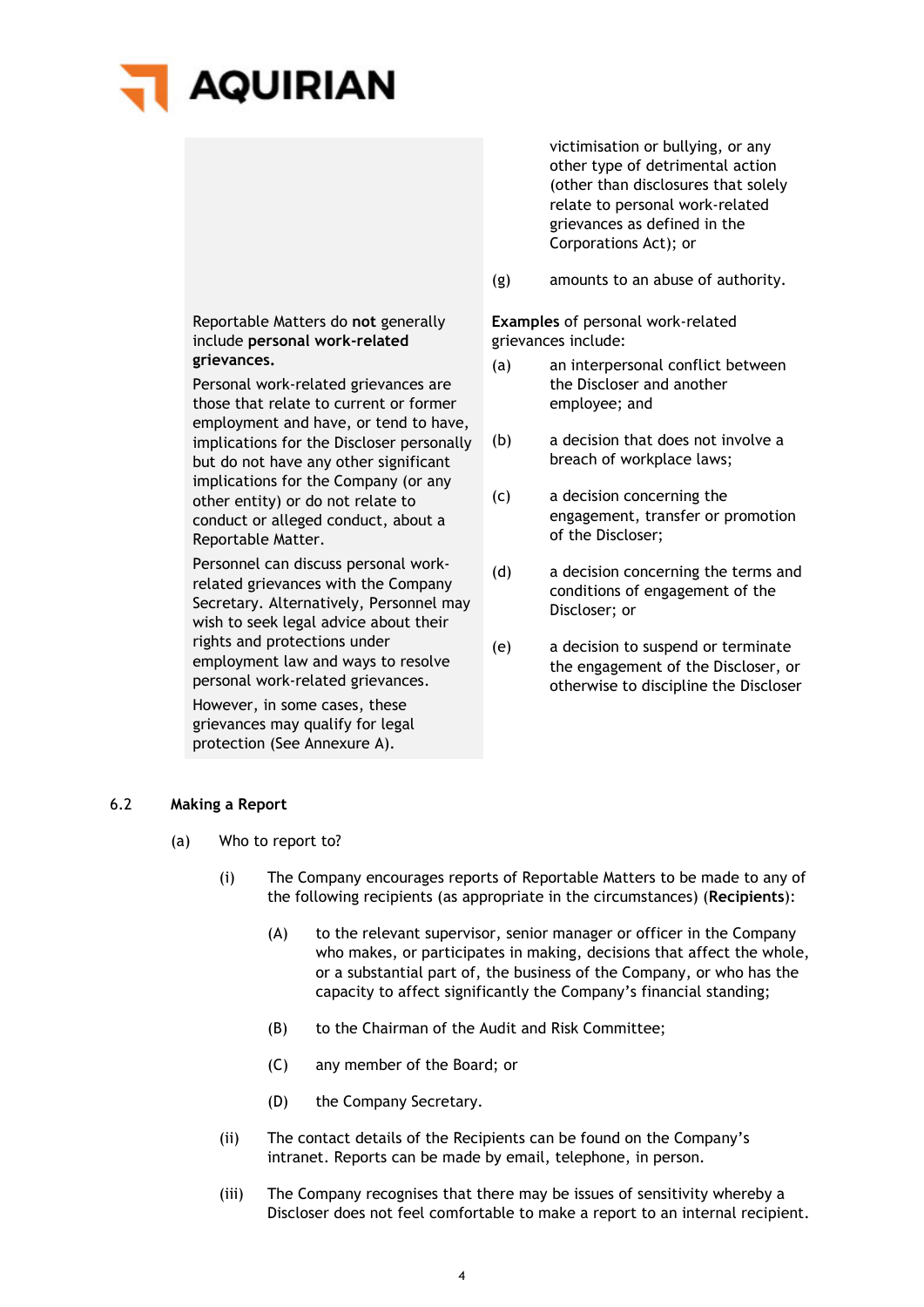

In such cases, the Discloser may feel more comfortable making an anonymous disclosure to an external recipient.

- (iv) Nothing in this Whistleblower Policy (including anonymous reporting) should be taken in any way as restricting someone from reporting any matter or providing any information to a regulator (such as ASIC, the APRA, Commissioner), the Company's auditor or a member of the audit team, a lawyer (to obtain advice or representation) or any other person in accordance with any relevant law, regulation or other requirement. Information in relation to whistleblowing is available from such regulators and can generally be downloaded on their website.
- (b) Anonymous reports

The Company also appreciates that speaking up can be difficult. Reports can also be made anonymously or using a pseudonym and still be protected. A Discloser can refuse to answer questions that could reveal their identity. While reports can be made anonymously, it may affect the ability to investigate the matter properly and to communicate with the Discloser about the report. Anonymous Disclosers should therefore attempt to maintain two-way communication as far as possible.

- (c) Information to include in the report
	- (i) As much information should be included in the report as possible including details of the Reportable Matter, people involved, dates, locations and whether more evidence may exist.
	- (ii) Disclosers will be expected to have reasonable grounds to believe the information being disclosed is true (which will be based on the objective reasonableness of the reasons for the Discloser's suspicions) but the Discloser will not be penalised and may still qualify for protection if the information turns out to be incorrect should they have such reasonable grounds. However, any deliberate false reporting will not qualify for protection under this Whistleblower Policy and will be treated as a serious matter and may be subject to disciplinary action.
- (d) Questions

Personnel who are unsure about how this Whistleblower Policy works, what is covered by the Whistleblower Policy or how a disclosure may be handled are encouraged to speak with the Company Secretary in the first instance.

# 6.3 **Investigating a Report**

- (a) Who will investigate?
	- (i) An appropriate investigator (or investigators) may be appointed to investigate any reports made under this Whistleblower Policy. An investigator will be independent of the Discloser and individuals who are the subject of the disclosure and the department or business unit involved. Possible investigators include:
		- (A) a relevant supervisor, senior manager or officer in the Company who makes, or participates in making, decisions that affect the whole, or a substantial part of, the business of the Company, or who has the capacity to affect significantly the Company's financial standing;
		- (B) the Chairman of the Audit and Risk Committee;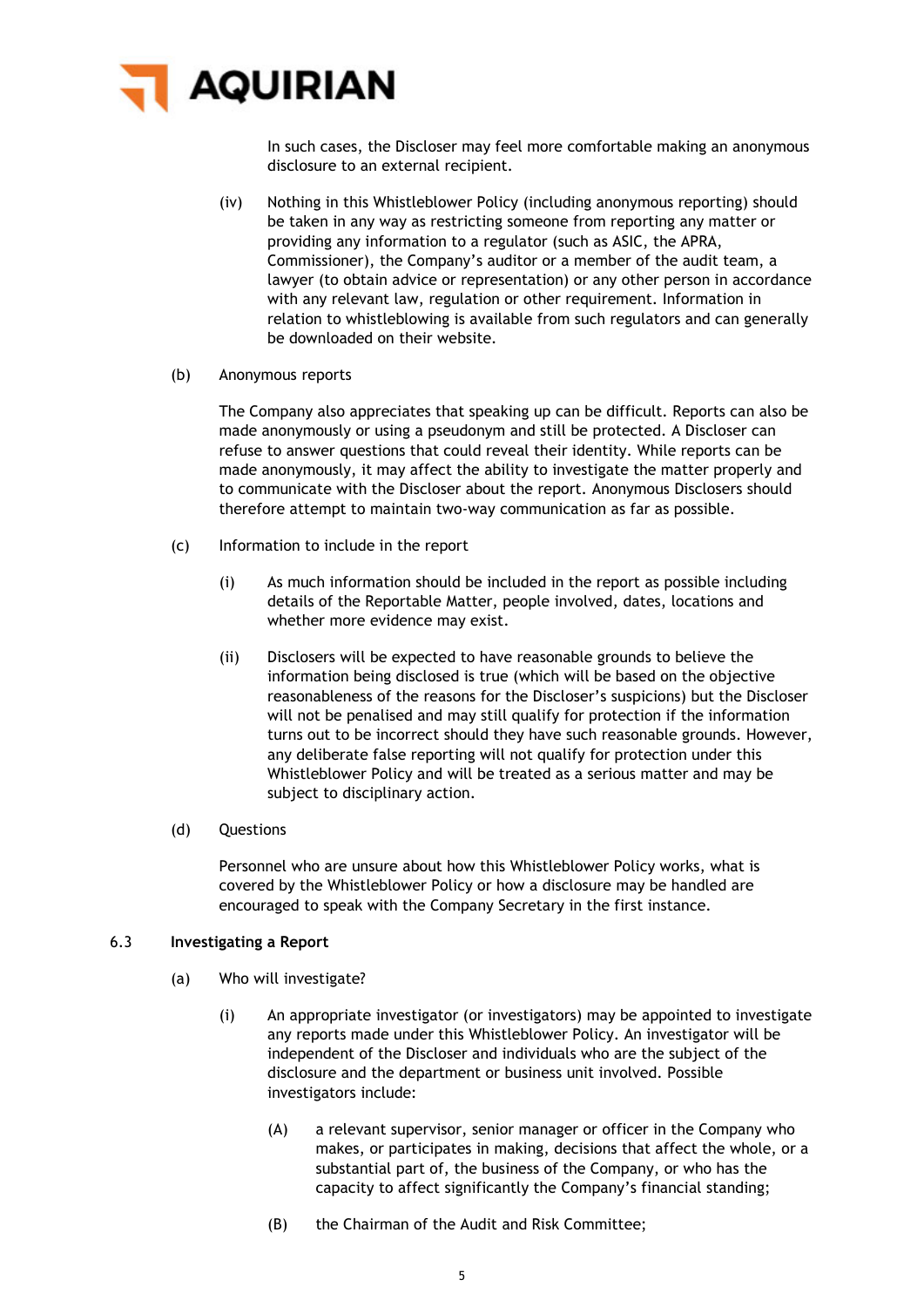

- (C) any member of the Board;
- (D) the Company Secretary; or
- (E) an independent adviser.
- (ii) Where a Reportable Matter relates to the Managing Director, Chief Executive Officer, or a director of the Company, the matter will be referred directly to the Chair of the Audit and Risk Committee or other appropriate person.
- (b) How will the investigation be conducted?
	- (i) Any matters reported under this Whistleblower Policy will be considered and a determination will be made as to whether the disclosure falls within the scope of this Whistleblower Policy. If so, the matter will be investigated as soon as practicable after the matter has been reported. The investigation process will be conducted in a thorough, fair, objective and independent manner (while preserving confidentiality) and will depend on the precise nature of the conduct being investigated. Due care and appropriate speed will be taken and reported information will be verified and relevant personnel interviewed as part of the investigative process. The Company may seek independent advice as necessary.
	- (ii) The Discloser may be asked for further information, will be given regular and appropriate updates in the circumstances and will be advised of any outcomes from the investigation (subject to considerations of privacy and confidentiality). Any updates or outcomes will be advised by reasonable means.
	- (iii) Anonymous reports will be investigated based on the information provided and may be limited if the Discloser has refused or omitted to provide contact details.
	- (iv) At the end of the investigation, the relevant investigating officer will report their findings to the Chairman of the Audit and Risk Committee and/or Chairman of the Board who will determine the appropriate response. This may include rectifying any unacceptable conduct and taking any action required to prevent future occurrences of the same or similar conduct as well as disciplinary action if necessary. The identity of the Discloser will be redacted from any written investigation reports unless they have consented to disclosure of their identity.
	- (v) The Discloser may lodge a complaint with a regulator if they are not happy with an outcome of the investigation or if they consider that this Whistleblower Policy has not been adhered to adequately.

# 6.4 **Support and Protections**

- (a) Identity Protection (Confidentiality) for Disclosers
	- (i) The identity of and information likely to lead to the identification of a Discloser will be kept confidential, however a disclosure can be made:
		- (A) if the Discloser consents;
		- (B) to ASIC, APRA, the Commissioner or a member of the AFP;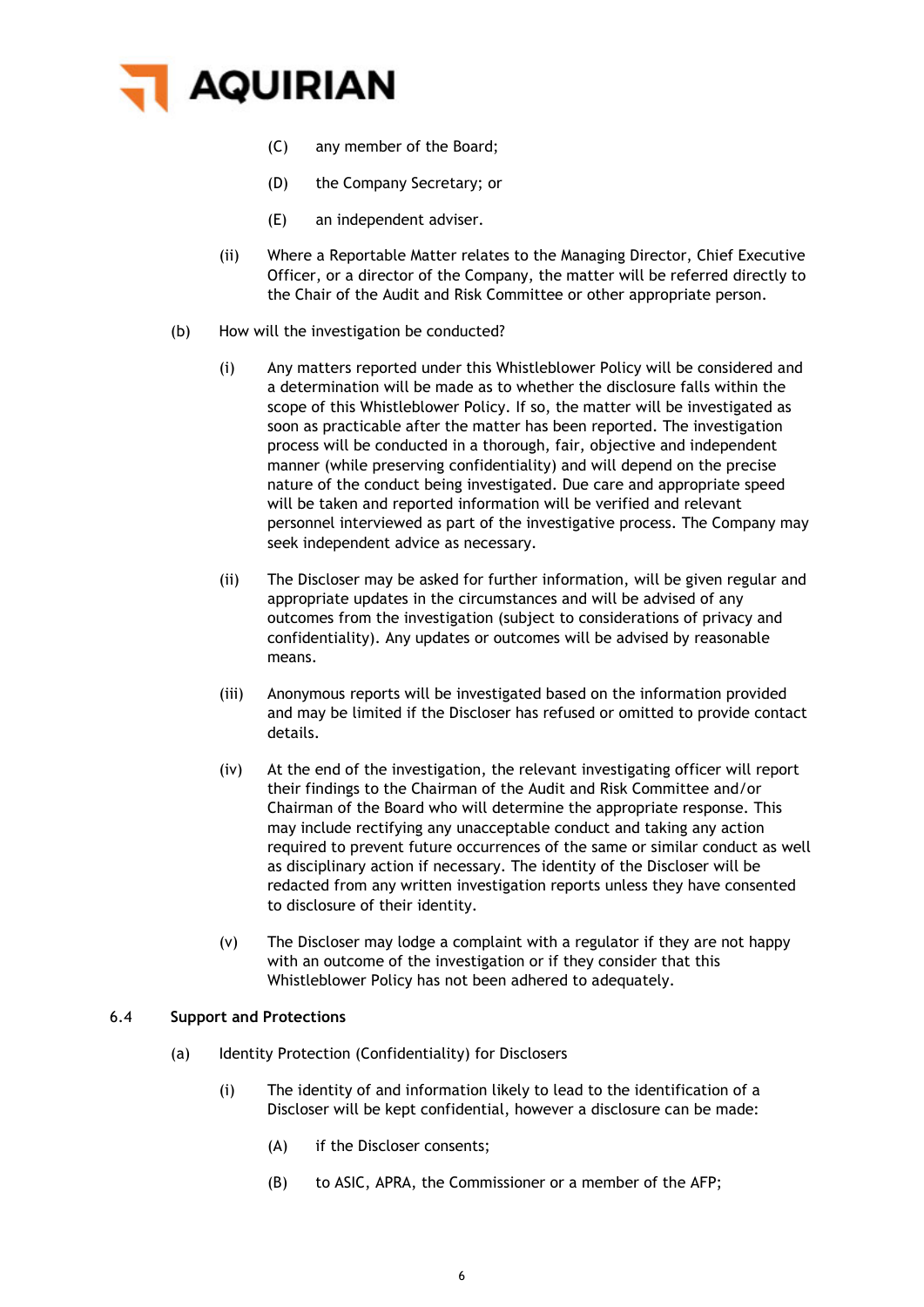

- (C) to a lawyer for the purpose of obtaining legal advice or representation; or
- (D) if the disclosure is allowed or required by law.
- (ii) During the course of an investigation, the Company will take reasonable steps to reduce the risk of disclosing information that could identify the Discloser (including redacting all personal information or references to the Discloser, restricting the number of people involved in handling and investigating the disclosure and ensuring secure and confidential email communication in relation to the investigation). Note however, that in practice, people may be able to guess the Discloser's identity if the Discloser has mentioned their intention to make a disclosure; the Discloser is one of a very small number of people with access to the information; or the disclosure relates to information that a Discloser has previously been told privately and in confidence.
- (iii) Unauthorised disclosure of:
	- (A) the identity of a Discloser who has made a report of a Reportable Matter; or
	- (B) information from which the identity of the Discloser could be inferred,

may be an offence under Australian law, will be regarded as a disciplinary matter and will be dealt with in accordance with the Company's disciplinary procedures.

- (iv) A Discloser may lodge a complaint about a breach of confidentiality with the Company or a regulator.
- (b) Protection from detriment for Disclosers
	- (i) A Discloser who makes a report under this Whistleblower Policy shall not suffer detriment (either actual or threatened). Examples of actual or threatened detriment include:
		- (A) harassment, intimidation, victimisation, bias or discrimination;
		- (B) dismissal of an employee or varying an employee's position or duties;
		- (C) causing physical or psychological harm or injury; or
		- (D) damage to a person's property, reputation, business or financial position or any other damage.
	- (ii) Certain actions will not constitute detrimental conduct such as:
		- (A) administrative action that is reasonable for the purpose of protecting a Discloser from detriment (e.g. moving a Discloser who has made a disclosure about their immediate work area to another area to prevent them from detriment); and
		- (B) managing a Discloser's unsatisfactory work performance, if the action is in line with the Company's performance management framework.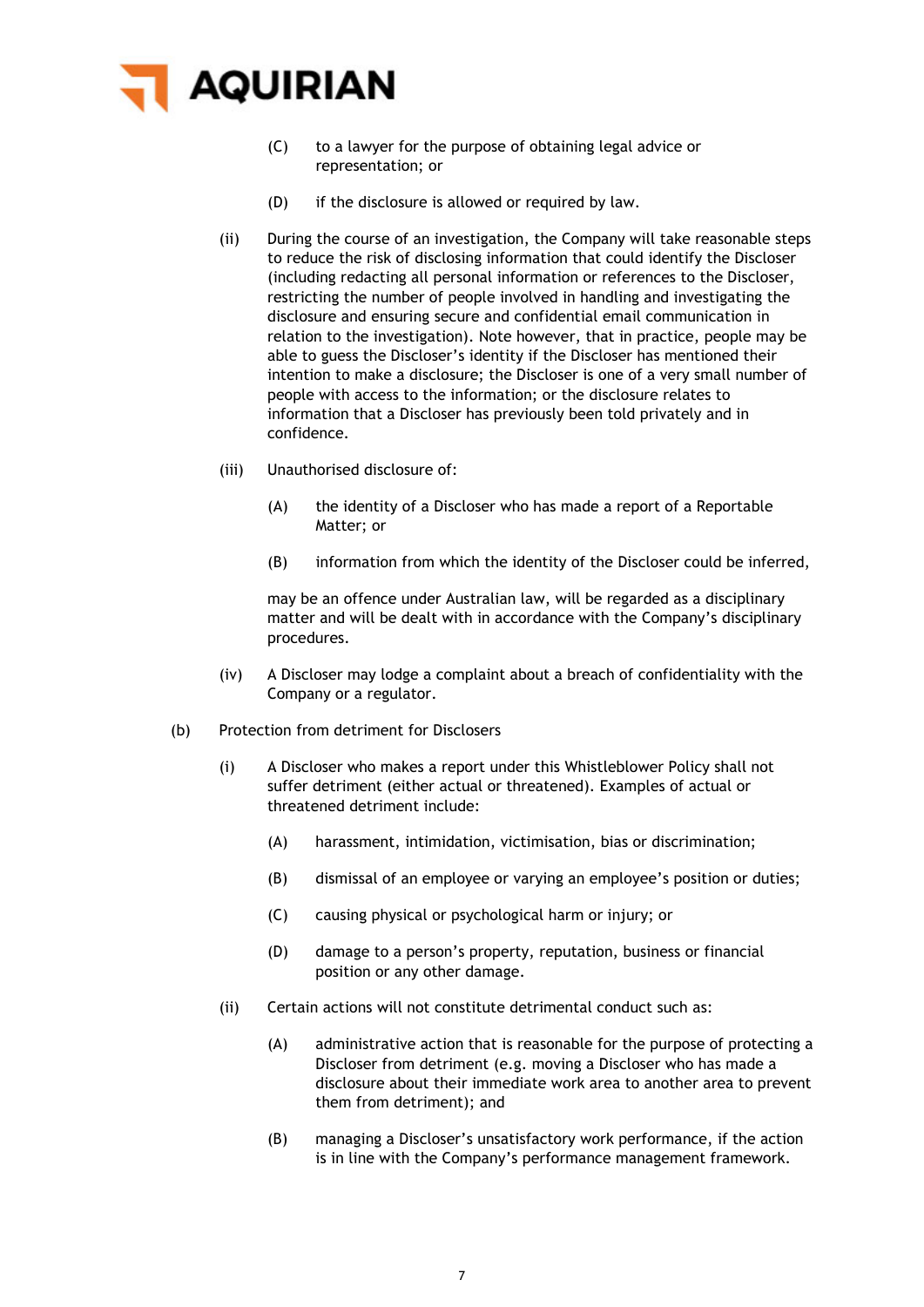

- (iii) The Company will take all steps to protect Disclosers from any form of detrimental treatment and may ensure that a risk assessment is carried out to determine the risk of detriment.
- (iv) Anyone who retaliates against someone who has reported a possible violation may be subject to discipline by the Company or penalties under the Corporations Act, Taxation Act or other Australian law.
- (v) Anyone who is subjected to detriment as a result of making a report under this Whistleblower Policy should report it in accordance with clause [0.](#page-3-1)
- (vi) A Discloser (or any other employee or person) can seek compensation or other remedies through the courts if:
	- (A) they suffer loss, damage or injury because of a disclosure; and
	- (B) the Company failed to prevent a person from causing the detriment.
- (vii) A Discloser may seek independent legal advice or contact a regulatory body if they believe they have suffered detriment.
- (c) Other protections available to Disclosers
	- (i) Additional protections will be offered by the Company depending on the Reportable Matter and the people involved. Protections may include but are not limited to:
		- (A) monitoring and managing behaviour of other employees;
		- (B) implementing strategies to help minimise and manage stress; time or performance impacts; or other challenges resulting from the disclosure or the investigation;
		- (C) where practicable, relocating employees to a different group or office or to another role or making modifications to the employee's workplace or the way they perform their duties; or
		- (D) offering a leave of absence or flexible workplace arrangements during the course of an investigation.
	- (ii) In addition, current and former employees may also request additional support from the Company Secretary if required.
	- (iii) Whilst the Company will endeavour to support all Disclosers, it will not be able to provide the same sort of practical support to each Discloser. Therefore, the processes in this Whistleblower Policy will be adapted and applied to the extent reasonably possible.
- (d) Fair treatment of those mentioned in a disclosure

The Company will ensure fair treatment of officers and employees of the Company who are mentioned in any disclosure, and to whom any disclosures relate. The disclosure will be handled confidentially and will be assessed and may be subject to investigation. If an investigation is required, it will be conducted in an objective, fair and independent manner. Such employees will be advised of the subject matter of the disclosure at the appropriate time and as required by law and will be advised of the outcome of the investigation. An employee who is the subject of a disclosure may contact the Company's support services.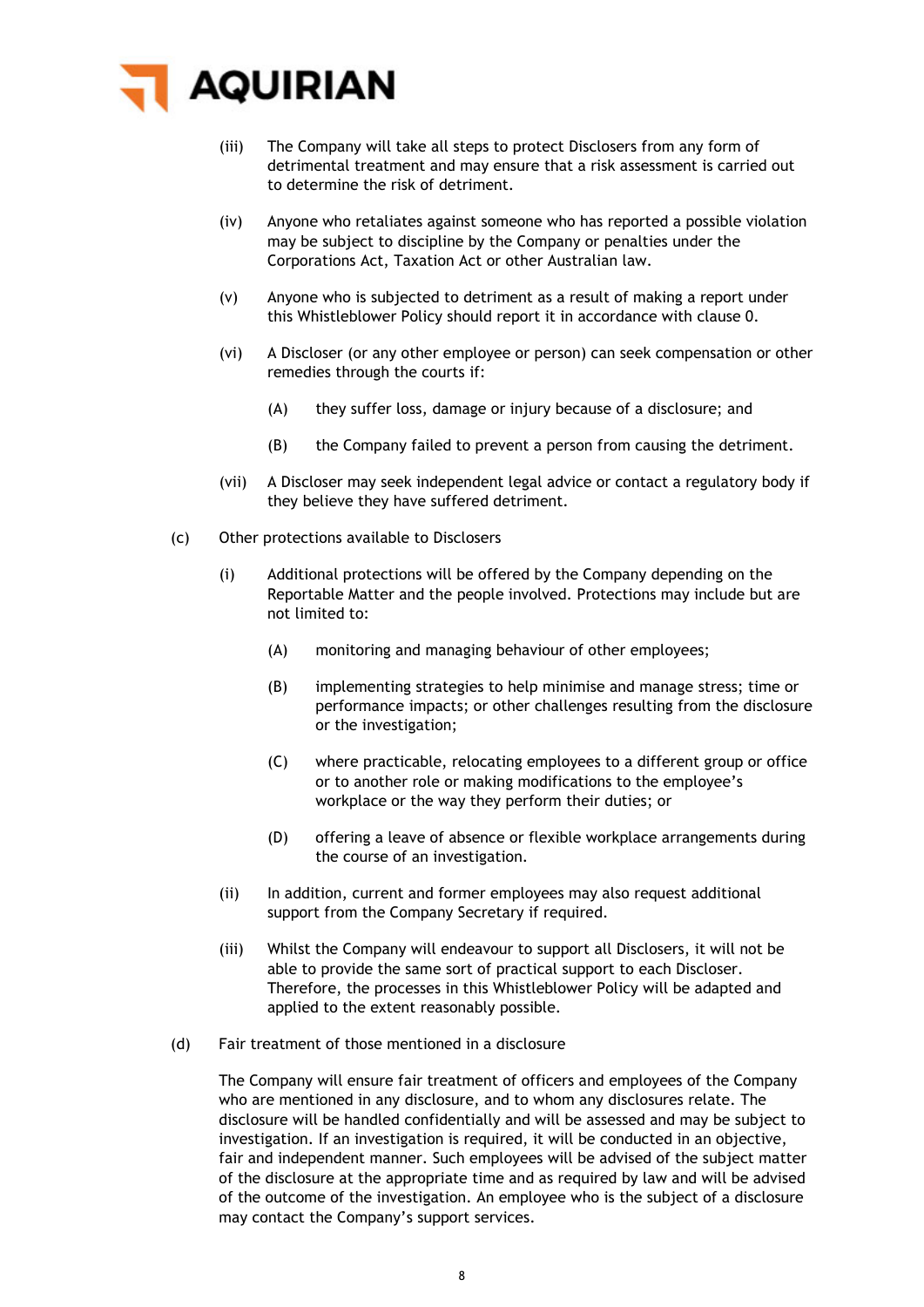

## (e) Files and Records

The Company will ensure that any records relating to any reports made under this Whistleblower Policy are stored securely and only accessed by authorised personnel directly involved in managing and investigating the report. All those involved in handling and investigating reports will be reminded about confidentiality requirements including that an unauthorised disclosure of a Discloser's identity may be a criminal offence.

(f) Special legal protections under the Corporations Act and the Taxation Act

Whilst this Whistleblower Policy deals with internal disclosures of information, additional legal protections are available for certain Disclosers under the Corporations Act and the Taxation Act provided the disclosure is about a "disclosable matter" or "tax affair" as defined under such legislation and certain conditions are met. These are summarised in Annexures 1 and 2 respectively. Disclosures that are not about "disclosable matters" or "tax affairs" will not qualify for protection under the Corporations Act or Taxation Act. For more information, see the information available on the ASIC website and the ATO website.

#### 7. **MONITORING AND REVIEW**

- (a) Material incidences reported under this Whistleblower Policy will be reported to the Board or a committee of the Board.
- (b) The Board, in conjunction with the Audit and Risk Committee, will monitor the content, effectiveness and implementation of this Whistleblower Policy on a regular basis. There may also be independent reviews taken from time to time. Any findings, updates or improvements identified will be addressed as soon as possible and circulated to all officers and employees.
- (c) Officers and employees are invited to comment on this Whistleblower Policy and suggest ways in which it might be improved. Comments, suggestions and queries should be addressed to the Board.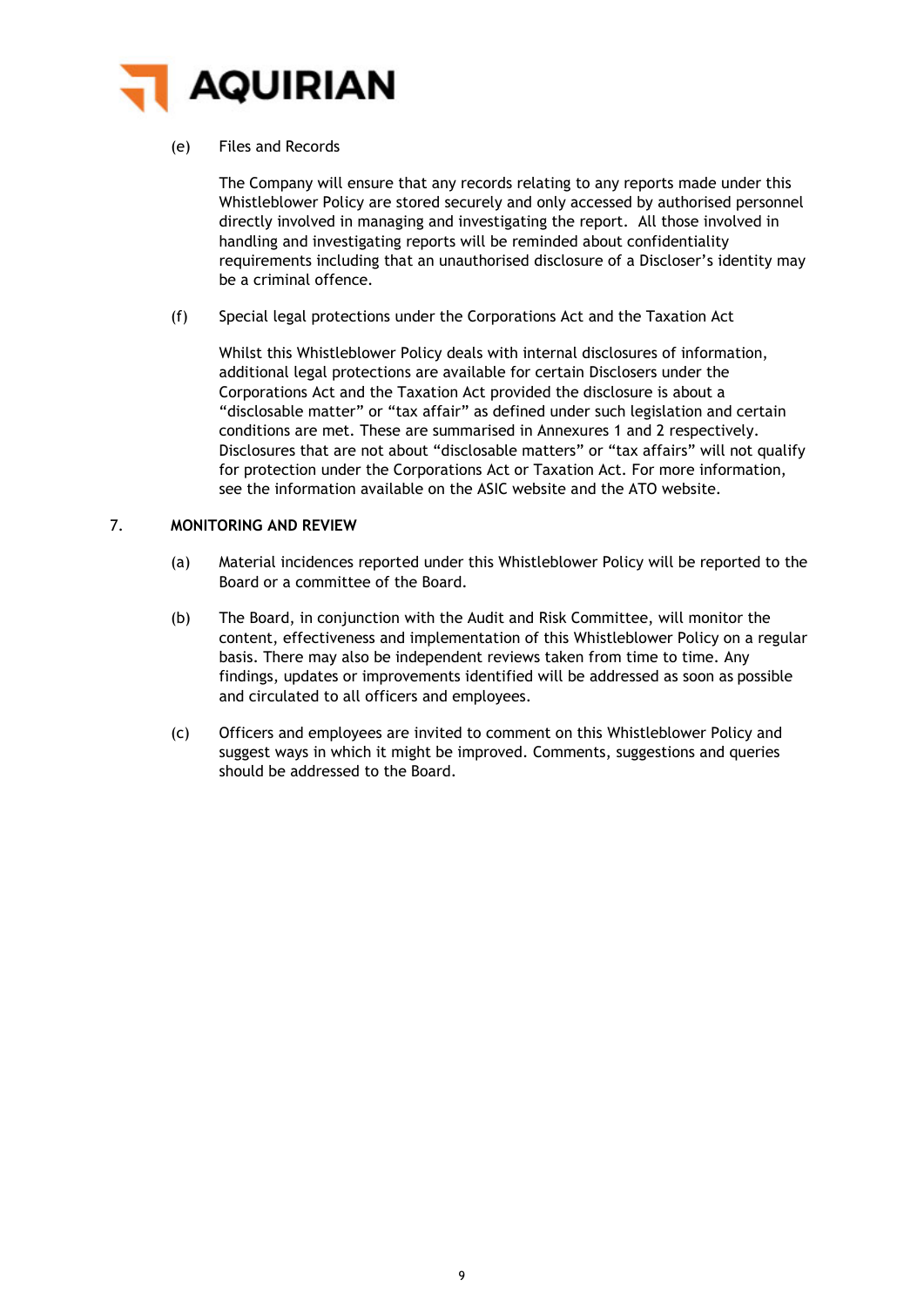

# **ANNEXURE A**

# **SUMMARY OF PROTECTIONS UNDER THE CORPORATIONS ACT**

<span id="page-9-0"></span>The Corporations Act sets out disclosures that are protected under the Corporations Act if certain conditions are met as well as the protections available to protected disclosures. *A summary of such protections (as at the date of this policy) is set out below but you should refer to the Corporations Act itself for a full understanding of the conditions and protections available and the relevant definitions. You can also visit the ASIC website for more information.*

#### 1. **PROTECTED DISCLOSURES**

Disclosures will be protected if:

- <span id="page-9-1"></span>(a) the discloser is an **Eligible Whistleblower**, being an individual who is, or has been, any of the following:
	- (i) an officer or employee of the Company (e.g. current and former employees who are permanent, part-time, fixed-term or temporary, interns, secondees, managers and directors);
	- (ii) an individual who supplies services or goods to the Company (whether paid or unpaid) or an employee of a person that supplies goods or services to the Company (e.g. current and former contractors, consultants, service providers and business partners);
	- (iii) an associate of the Company;
	- (iv) a relative, dependant or dependant of the spouse of any individual referred to at [\(i\)](#page-9-1) to [\(iii\)](#page-9-2) above; or
	- (v) any prescribed individual under the Corporations Act; **and**
- <span id="page-9-2"></span>(b) the disclosure is made to:
	- (i) the ASIC, APRA or a prescribed Commonwealth authority; or
	- (ii) an Eligible Recipient, being:
		- (A) an officer or senior manager of the Company or a related body corporate of the Company;
		- (B) an auditor (or a member of the audit team) of the Company or a related body corporate of the Company;
		- (C) an actuary of the Company or a related body corporate of the Company;
		- (D) a person authorised by the Company to receive disclosures that qualify for protection under the Corporations Act;
		- (E) anyone prescribed under the regulations as being an eligible recipient; or
	- (iii) a legal practitioner for the purposes of obtaining legal advice or legal representation in relation to the whistleblower provisions in the Corporations Act (even in the event such legal practitioner concludes that a disclosure does not relate to a disclosable matter under the Corporations Act); **and**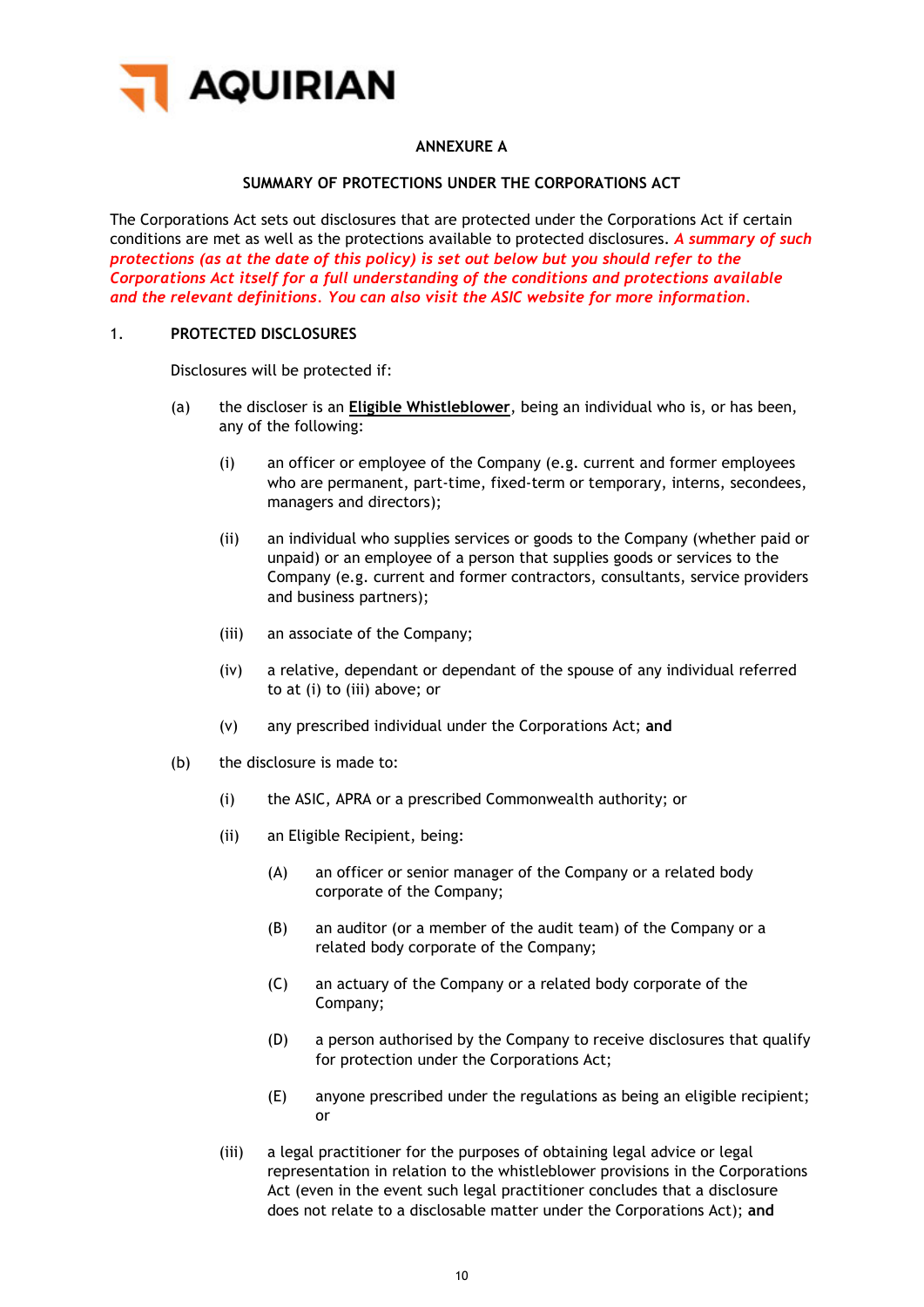

- (c) the disclosure relates to a **Disclosable Matter** in that the discloser has reasonable grounds to suspect that the information concerns misconduct, or an improper state of affairs or circumstances in relation to the Company or a related body corporate of the Company. This includes any suspicion that the Company or its body corporate, or an officer or employee of the Company or its body corporate has engaged in conduct that:
	- (i) constitutes an offence against, or a contravention of, a provision of the Corporations Act, the Australian Securities Investments Commission Act 2001, the Banking Act 1959, the Financial Sector (Collection of Data) Act 2001, the Insurance Act 1973, the Life Insurance Act 1995, the National Consumer Credit Protection Act 2009, the Superannuation Industry (Supervision) Act 1993, or an instrument made under any such Act; or
	- (ii) constitutes an offence against any other law of the Commonwealth of Australia that is punishable by imprisonment for a period of 12 months or more; or
	- (iii) represents a danger to the public or the financial system; or
	- (iv) is prescribed by regulation.

(Note that the term "misconduct" is defined in the Corporations Act to include fraud, negligence, default, breach of trust and breach of duty.)

- (d) Public interest and Emergency Disclosures
	- (i) Emergency or public interest disclosures (as defined under the Corporations Act) will also be protected if made to Journalists or Parliamentarians (each as defined in the Corporations Act) in extreme cases (excluding tax matters) in circumstances where at least 90 days have passed since an earlier protected disclosure has been made to ASIC, APRA or another Commonwealth body without reasonable steps having been taken to address the misconduct, or there will be substantial and imminent danger to someone's health or safety. Note that before such public interest disclosure is made, the discloser must have given written notice to the relevant regulatory body. Such notice must include sufficient information to identify the previous disclosure and must state that the discloser intends to make the public disclosure if appropriate steps are not taken.
	- (ii) Disclosers are advised to contact the Company Secretary or an independent legal adviser to ensure they understand the criteria for making an emergency or public interest disclosure that qualifies for protection.
- (e) Personal work-related grievances
	- (i) Personal work-related grievances (as defined in the Corporations Act) will not be protected to the extent that the information disclosed does not concern a contravention, or an alleged contravention, of the prohibition on victimisation under the Corporations Act that involves detriment caused to the discloser or a threat made to the discloser.
	- (ii) However, a personal work-related grievance will still qualify for protection if:
		- (A) it includes information about misconduct, or information about misconduct includes or is accompanied by a personal work-related grievance (mixed report);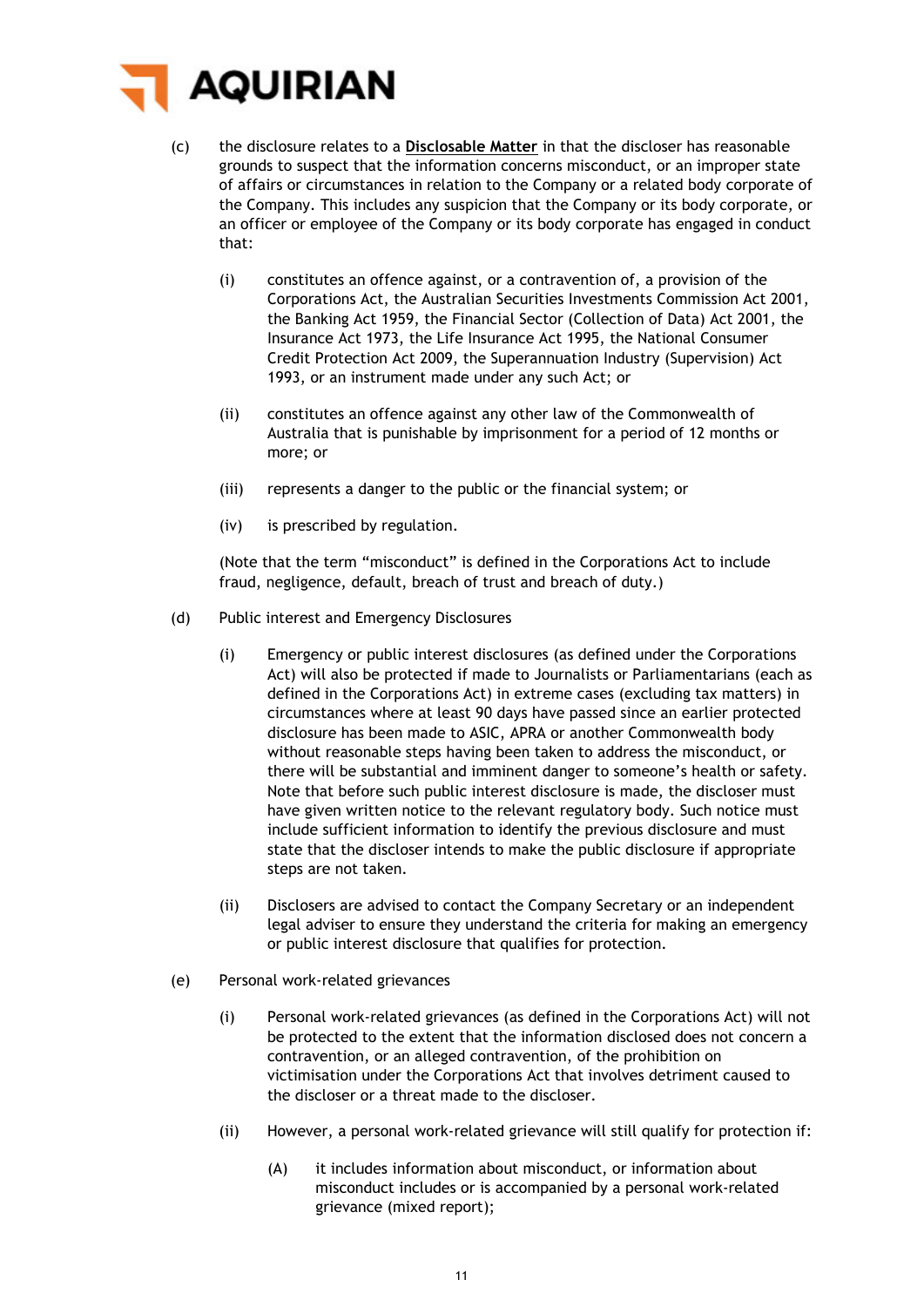

- (B) the Company has breached employment or other laws punishable by imprisonment for a period of 12 months or more, engaged in conduct that represents a danger to the public, or the disclosure relates to information that suggests misconduct beyond the Discloser's personal circumstances;
- (C) the Discloser suffers from or is threatened with detriment for making the disclosure; or
- (D) the Discloser seeks legal advice or legal representation about the operation of the whistleblower protections under the Corporations Act.

# 2. **PROTECTIONS AVAILABLE**

- (a) Protected disclosures will be given the following protections under the Corporations Act.
	- (i) Protected disclosures not actionable
		- (A) the discloser will not be subject to any civil, criminal or administrative liability (including disciplinary action) for making the disclosure; and
		- (B) no contractual or other remedy may be enforced, and no contractual or other right may be exercised against the discloser on the basis of the disclosure; and
		- (C) if the disclosure qualified for protection under the Corporations Act (including public interest and emergency disclosure), the information is not admissible as evidence against the discloser in criminal proceedings for the imposition of a penalty, other than proceedings in respect of the falsity of the information;
	- (ii) Victimisation Prohibited

Anyone who causes or threatens to cause detriment (as defined in the Corporations Act) to a discloser or another person in the belief or suspicion that a report has been made, or may have been made, proposes to or could be made, may be guilty of an offence and may be liable for damages or subject to a court order. Examples of possible court orders include, but are not limited to:

- (A) requiring compensation for loss or damage;
- (B) an injunction to prevent, stop or remedy the effects of detrimental conduct;
- (C) an order requiring an apology for engaging in detrimental conduct;
- (D) if the detrimental conduct wholly or partly resulted in the termination of an employee's employment, reinstatement of their position; and
- (E) any other order the court thinks appropriate.
- (iii) Identifying information not to be disclosed

Subject to applicable laws: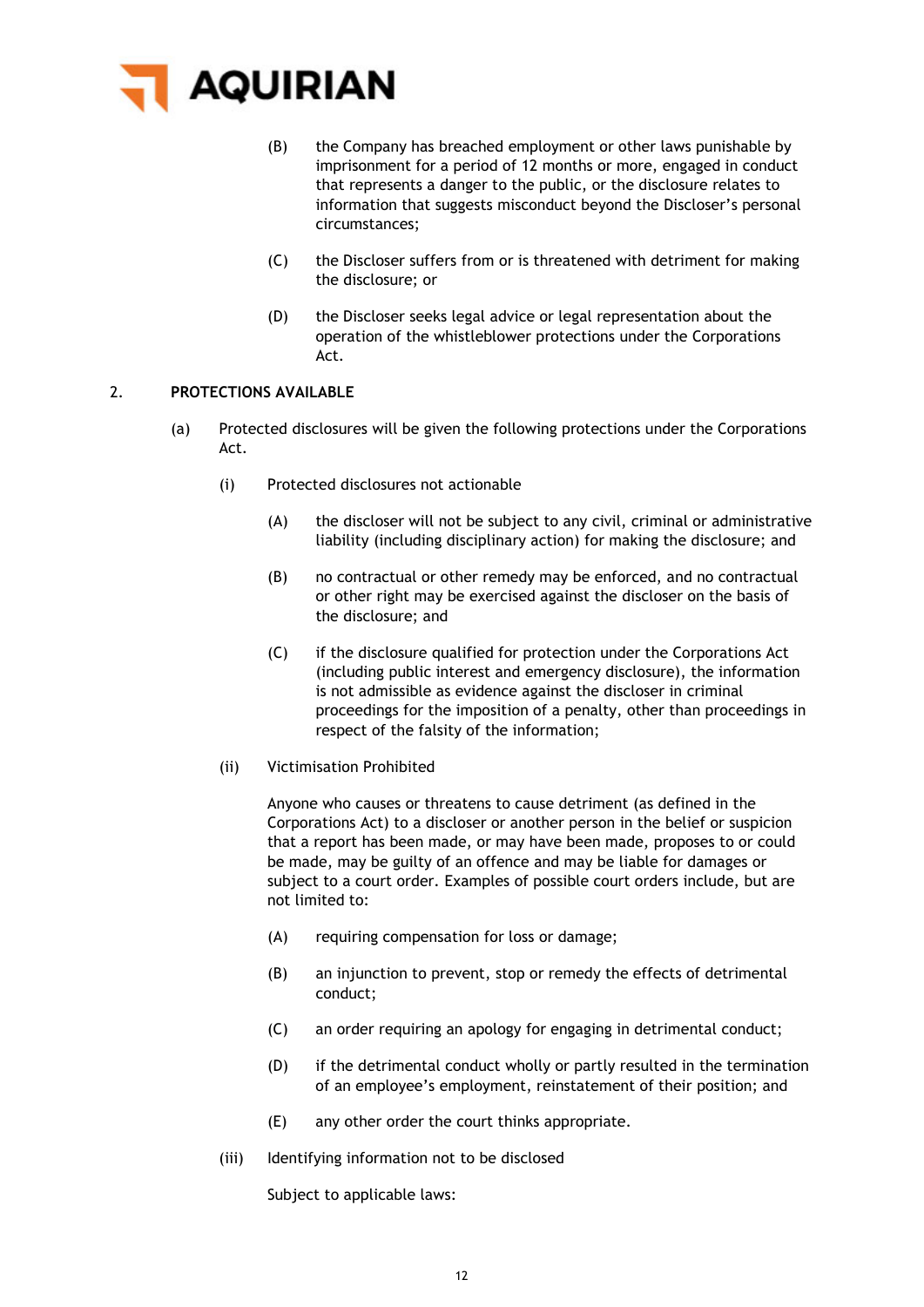

- (A) a discloser's identity cannot be disclosed to a Court or tribunal except where considered necessary; and
- (B) the person receiving the report commits an offence if they disclose the substance of the report or the discloser's identity, without the discloser's consent, to anyone except an authorised disclosure to ASIC, APRA, the AFP or a lawyer for the purposes of obtaining legal advice or representation in relation to the report.
- (iv) Costs of proceedings

A discloser may not need to pay costs of legal proceedings unless they have acted vexatiously or without reasonable cause and the unreasonable act caused the other party to incur the costs.

(b) Confidentiality

In relation to a protected disclosure, the identity of a discloser (and any information likely to lead to the identification of a discloser) must be kept confidential unless expressly authorised in writing.

A disclosure of the discloser's identity will be authorised if made:

- (i) to ASIC, APRA or a member of the AFP;
- (ii) to a legal practitioner for the purposes of obtaining legal advice or legal representation in relation to the whistleblower provisions in the Corporations Act;
- (iii) to a person prescribed by the regulations of the Corporations Act for this purpose;
- (iv) with the express written consent of the discloser; or
- (v) by ASIC, APRA or a member of the AFP to a Commonwealth or State or Territory authority for the purpose of assisting the authority in the performance of its functions or duties.

However, such confidentiality does not apply where the disclosure is not of the identity of the discloser and is reasonably necessary for the purposes of investigating a matter and all reasonable steps have been taken to reduce the risk that the discloser will be identified.

(c) Timing

A discloser will qualify for protection from the time they make their disclosure, regardless of whether, at this time, the discloser or recipient recognises that the disclosure qualifies for protection.

(d) No immunity from misconduct

Note that the protections do not grant immunity for any misconduct a discloser has engaged in that is revealed in their disclosure.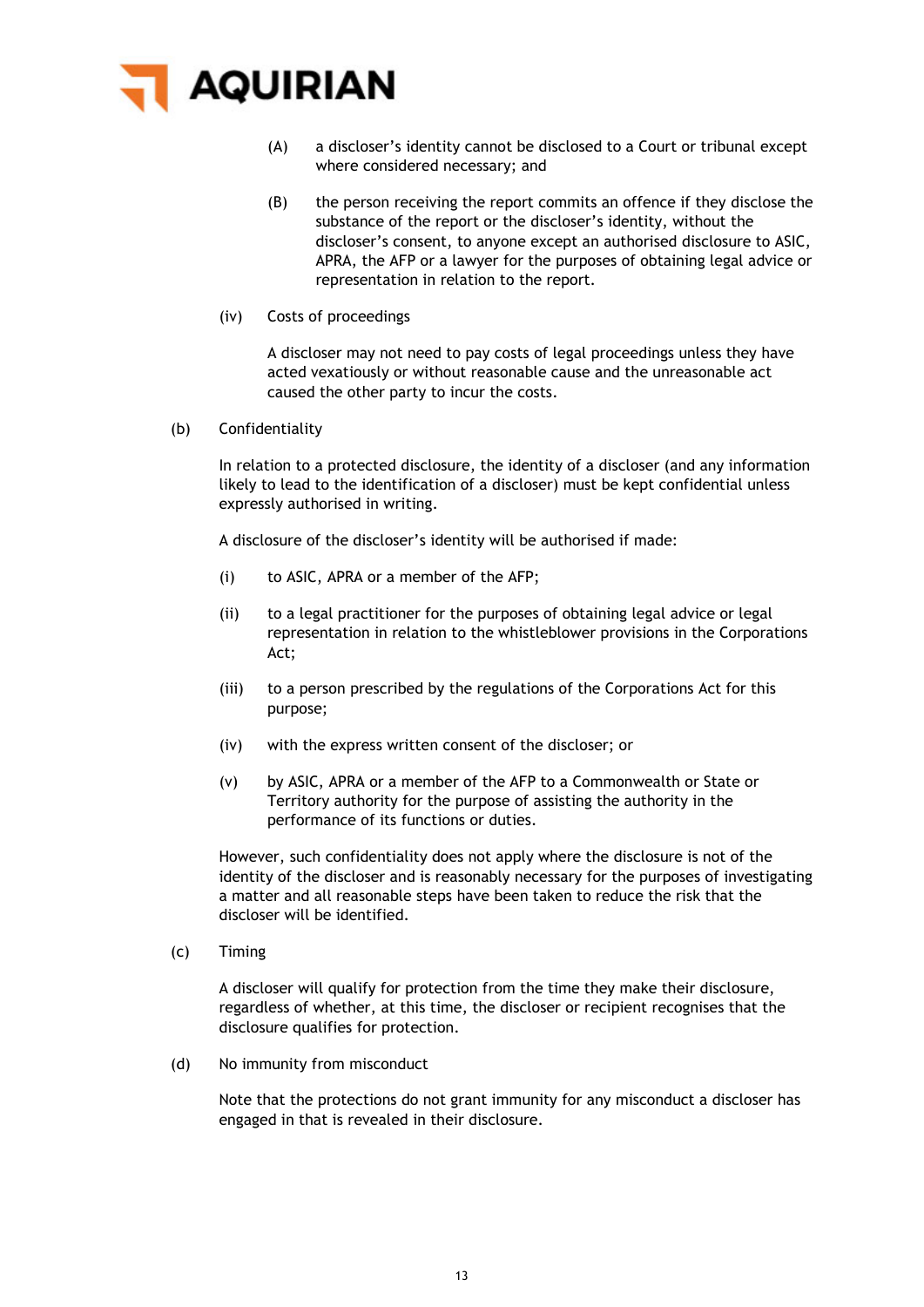

# **ANNEXURE B**

## **SUMMARY OF PROTECTIONS UNDER THE TAXATION ADMINISTRATION ACT**

The Taxation Act sets out disclosures that are protected under the Taxation Administration Act if certain conditions are met as well as protections available to protected disclosures. *A summary of such protections (as at the date of this policy) is set out below but you should refer to the Taxation Administration Act itself for a full understanding of the conditions and protections available and the relevant definitions. You can also visit the ATO website for more information.*

#### 1. **PROTECTED DISCLOSURES**

Disclosures will be protected if:

- <span id="page-13-0"></span>(a) the discloser is an **Eligible Whistleblower**, being an individual who is, or has been, any of the following:
	- (i) an officer (within the meaning of the Corporations Act) or employee of the Company;
	- (ii) an individual who supplies services or goods to the Company (whether paid or unpaid) or an employee of a person that supplies goods or services to the Company;
	- (iii) an associate (within the meaning of the Income Tax Assessment Act 1936) of the Company;
	- (iv) a spouse, child or dependant of any individual referred to in [\(i\)](#page-13-0) to [\(iii\)](#page-13-1) above or of such an individual's spouse; or
	- (v) any prescribed individual under the regulations under the Taxation Act; **and**
- <span id="page-13-1"></span>(b) the disclosure is made to:
	- (i) the Commissioner **and** the discloser consider that the information may assist the Commissioner to perform his or her functions or duties under a taxation law in relation to the Company or an associate of the Company; or
	- (ii) an **Eligible Recipient**, being:
		- (A) a director, secretary or senior manager of the Company;
		- (B) an employee or officer of the Company who has functions or duties that relate to the tax affairs (within the meaning of the Taxation Act) of the Company;
		- (C) the Company's auditor (or a member of that audit team);
		- (D) a registered tax agent or BAS agent (within the meaning of the Tax Agent Services Act 2009) who provides tax agent services or BAS services to the Company;
		- (E) a person authorised by the Company to receive disclosures that qualify for protection under the Taxation Act; or
		- (F) anyone prescribed under the Taxation Act regulations as being an Eligible Recipient;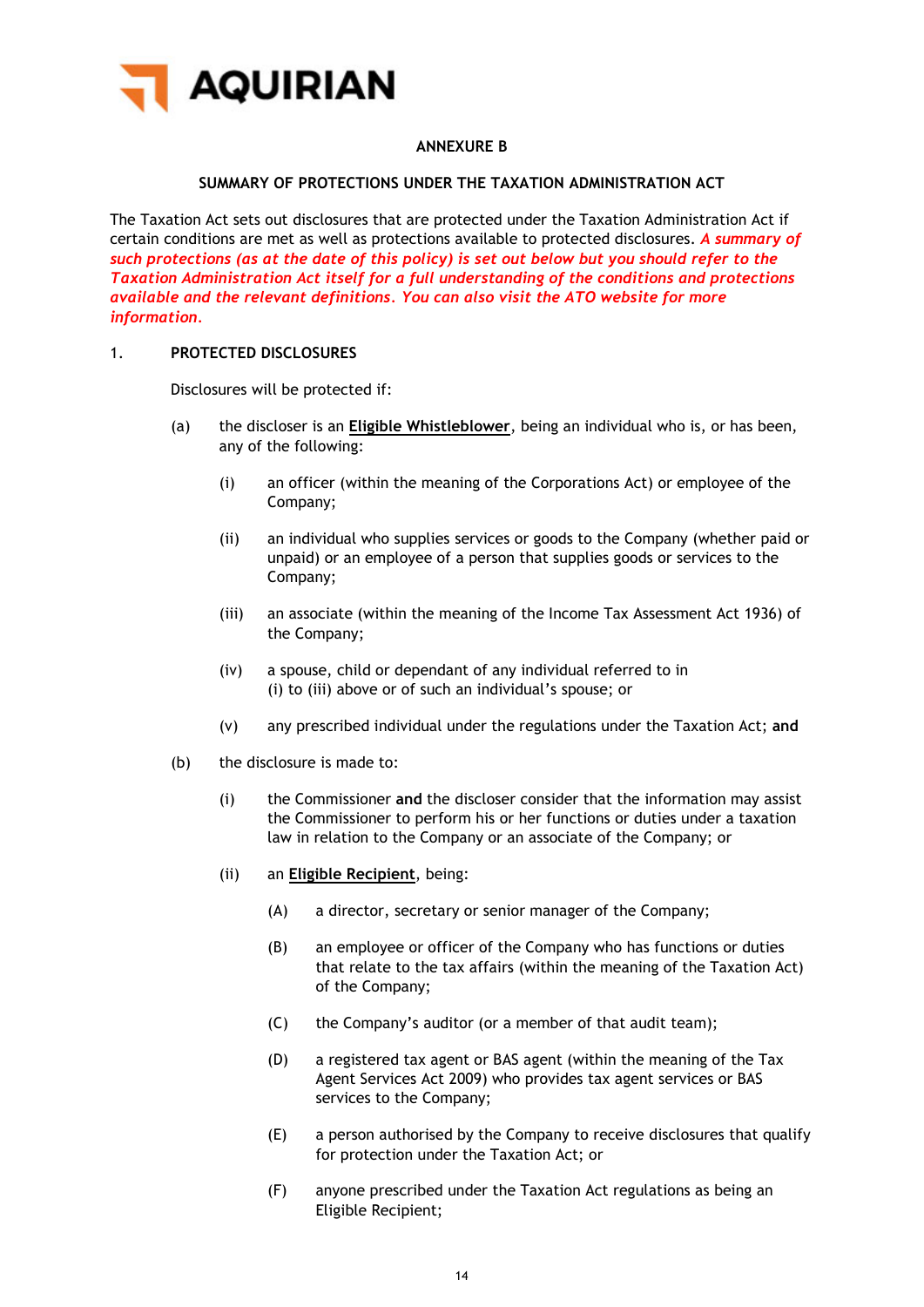

**and** the discloser has reasonable grounds to suspect that the information indicates misconduct, or an improper state of affairs or circumstances, in relation to the tax affairs of the Company or an associate of the Company ("tax affairs" means affairs relating to any tax imposed by or under, or assessed or collected under, a law administered by the Commissioner);

**and** the discloser considers that the information may assist the Eligible Recipient to perform functions or duties in relation to the tax affairs of the Company or an associate of the Company; or

(iii) a legal practitioner for the purposes of obtaining legal advice or legal representation in relation to the whistleblower provisions in the Taxation Act.

# 2. **PROTECTIONS AVAILABLE**

- <span id="page-14-0"></span>(a) Protected Disclosures will be given the following protections under the Taxation Act
	- (i) Protected disclosures not actionable
		- (A) the discloser will not be subject to any civil, criminal or administrative liability (including disciplinary action) for making the disclosure;
		- (B) no contractual or other remedy may be enforced, and no contractual or other right may be exercised against the discloser on the basis of the disclosure; and
		- (C) if the disclosure was a disclosure of information to the Commissioner, the information is not admissible as evidence against the discloser in criminal proceedings for the imposition of a penalty, other than proceedings in respect of the falsity of the information;

<span id="page-14-1"></span>(Note that in relation to [\(A\)](#page-14-0) to [\(C\)](#page-14-1) above, the discloser has qualified privilege in respect of the disclosure and a contract to which the person is a party may not be terminated on the basis that the disclosure constitutes a breach of the contract.)

#### (ii) Victimisation prohibited

Anyone who causes or threatens to cause detriment (as defined in the Taxation Act) to a discloser or another person in the belief or suspicion that a report has been made, or may have been made, proposes to or could be made, may be guilty of an offence and may be liable for damages or subject to a court order. Examples of possible court orders include, but are not limited to:

- (A) requiring compensation for loss or damage;
- (B) an injunction to prevent, stop or remedy the effects of detrimental conduct;
- (C) an order requiring an apology for engaging in detrimental conduct;
- (D) if the detrimental conduct wholly or partly resulted in the termination of an employee's employment, reinstatement of their position; and
- (E) any other order the court thinks appropriate
- (iii) Identifying information not to be disclosed